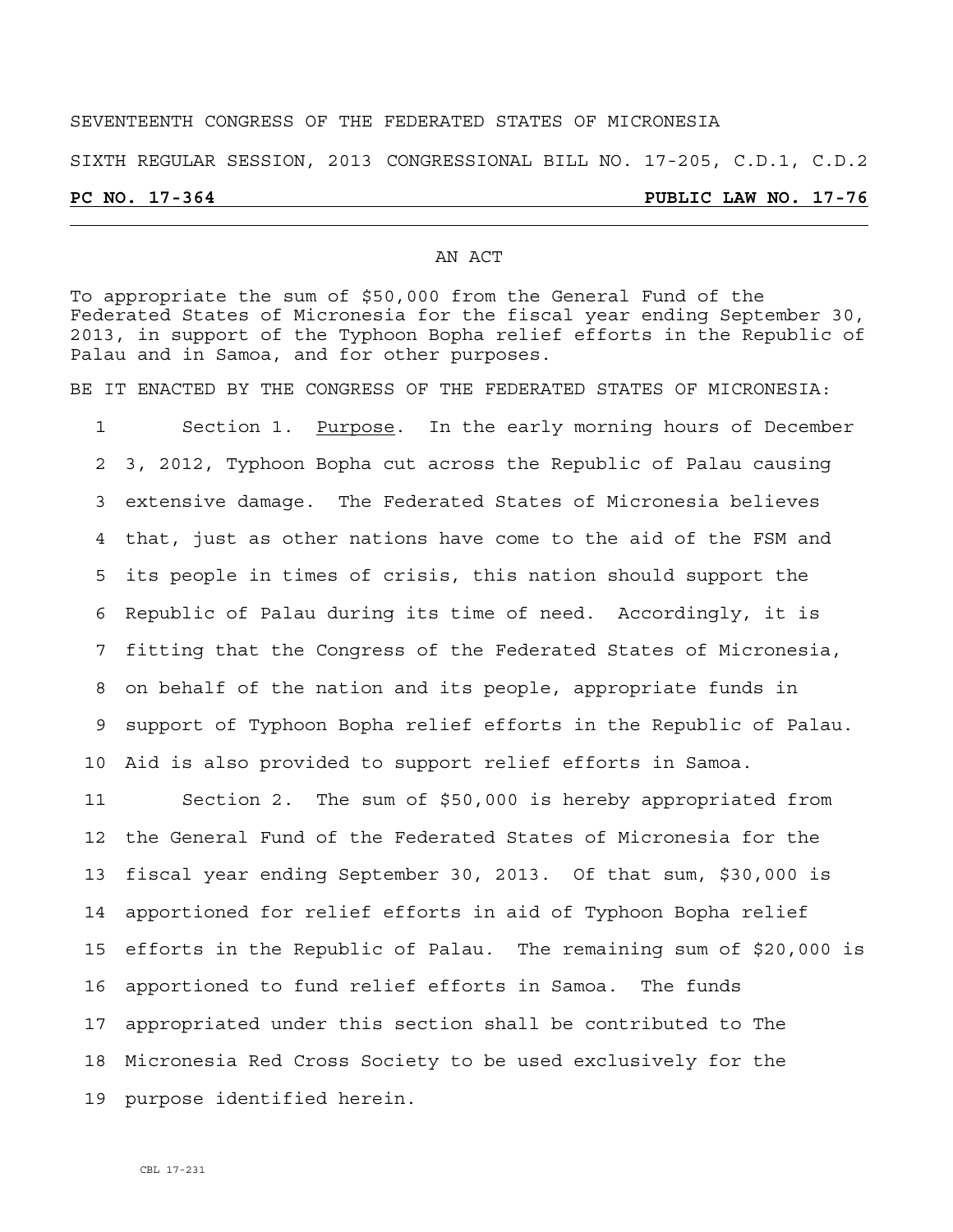<u> 1989 - Johann Stoff, amerikansk politiker (\* 1908)</u>

# **PC NO. 17-364 PUBLIC LAW NO. 17-76**

| $\mathbf{1}$ | Section 3. Allotment and management of funds and lapse date.     |
|--------------|------------------------------------------------------------------|
| 2            | (1) All funds appropriated by this act shall be allotted,        |
| 3            | managed, administered, and accounted for in accordance with      |
| 4            | applicable law, including but not limited to, the Financial      |
| 5            | Management Act of 1979. The allottee of the funds appropriated   |
| 6            | under this act shall be the President of the Federated States of |
| 7            | Micronesia.                                                      |
| 8            | (2) The allottee of the funds appropriated herein shall be       |
| 9            | responsible for ensuring that these funds, or so much thereof as |
| 10           | may be necessary, are used solely for the purpose specified      |
| 11           | herein, and shall report back to the Congress on the status of   |
| 12           | these funds no later than September 30, 2014. The authority of   |
| 13           | the allottee to obligate such funds shall lapse on September 30, |
| 14           | 2014.                                                            |
| 15           |                                                                  |
| 16           |                                                                  |
| 17           |                                                                  |
| 18           |                                                                  |
| 19           |                                                                  |
| 20           |                                                                  |
| 21           |                                                                  |
| 22           |                                                                  |
| 23           |                                                                  |
| 24           |                                                                  |
| 25           | This act shall become law upon approval by the<br>Section 4.     |

2 of 3